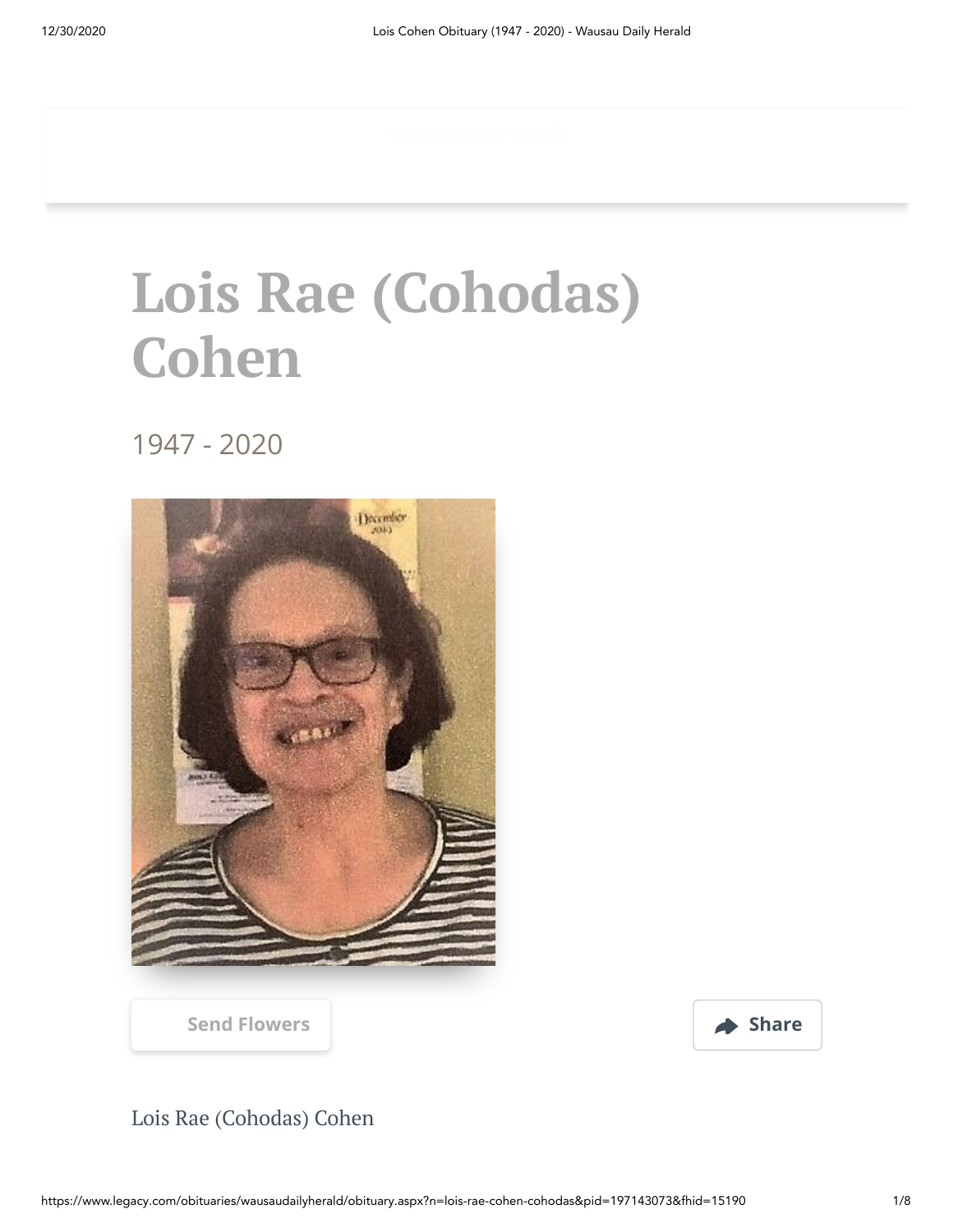Lois Rae Cohen, 73, passed away at Azura Memory Care in Rib Mountain on Thursday, November 19 from complications of a stroke. She was born Lois Cohodas on March 7, 1947, to Morris and Eunice (Stein) Cohodas. She lived most of her life on Wausau's southeast side, growing up attending John Marshall Elementary School and Horace Mann Middle School. She graduated in 1966 from Wausau High School.

After graduating High School, she briefly attended the University of Wisconsin-Oshkosh with the plan of becoming a librarian. She then moved to Milwaukee and graduated from a business college with a degree in Medical Transcription. She lived in Milwaukee for several years, working as a medical transcriptionist for a Milwaukee hospital.

While visiting her parents in Wausau, she was introduced to the love of her life, Sydney Cohen, by a mutual acquaintance. Sydney had recently moved to Wausau for a teaching job from Duluth, Minnesota. The two were married in 1974 and they soon bought a house on Wausau's southeast side, six blocks from her parents', where they have lived ever since. Lois and Syd were married for 46 years until her passing.

In 1976, she gave birth to her only child, a beloved son, David. She enjoyed being a wife and Mother. She spent much of her adult life as a homemaker, but she also spent many years working as a medical transcriptionist for numerous Wausau clinics, including Bone and Joint Clinic and the Urology Clinic.

She had been a lifelong member of Mount Sinai Congregation in Wausau and held a deep, personal spirituality and pride in her Jewish culture. Several years ago, she had a piece published in a book called the Little Shul that Could about her memories of growing up and living in Wausau's Jewish community for decades. She was an avid reader and a lover of books. She frequented Wausau's used paperback stores. She was a fan of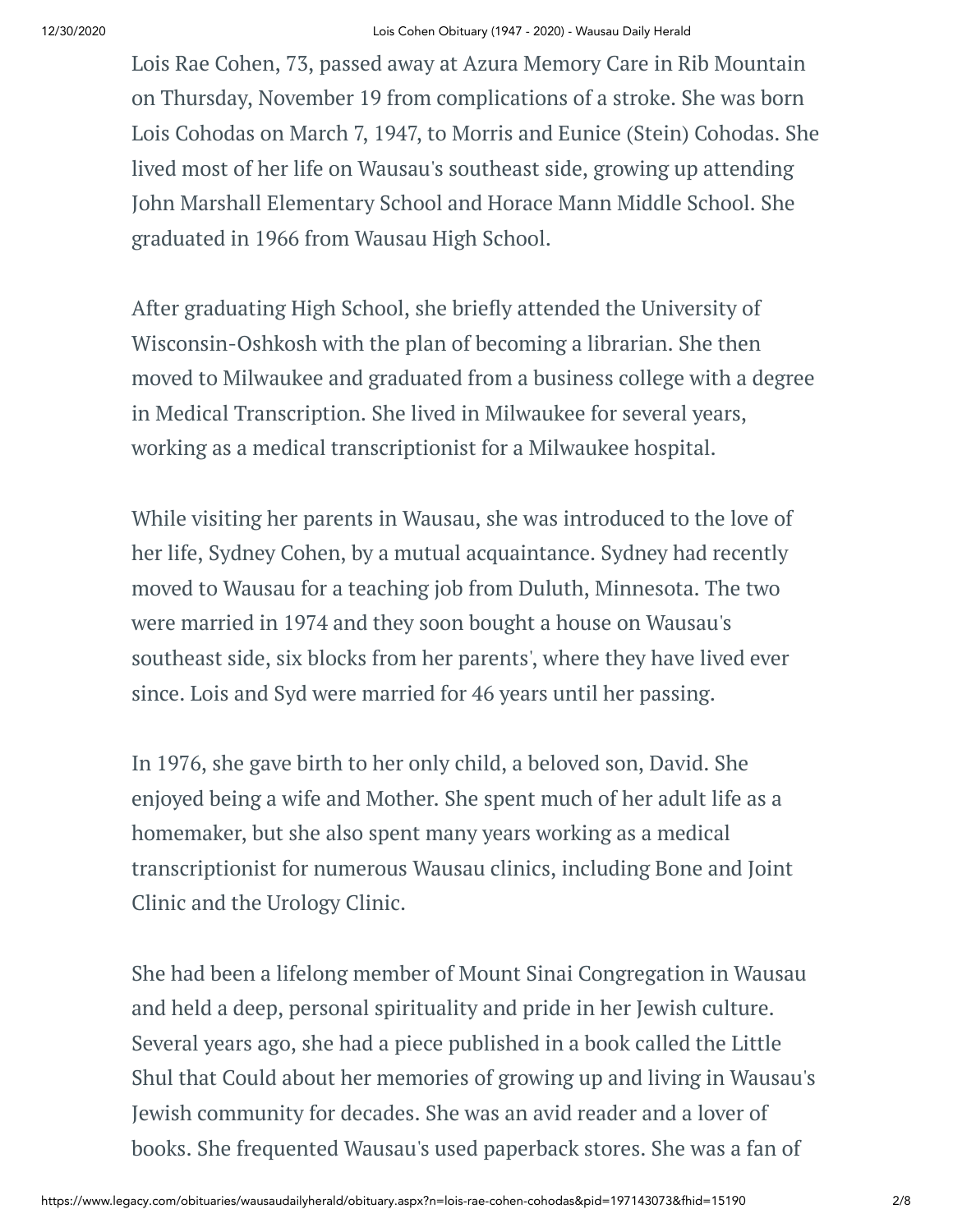romance novels, particularly in the 1980s, and she also enjoyed mysteries. She volunteered at Marathon County Public Library and numerous school libraries where her son attended, such as John Marshall Elementary and Wausau East High School. Also, in her spare time, she enjoyed the hobby of making hooked rugs, which she would often give as gifts to friends and loved ones. A table set up for these projects could often be found in her living room. She loved animals and the family had numerous dogs and cats over the years.

She was known for her quiet, pleasant demeanor and her modest lifestyle. Family was the most important thing to her. She enjoyed a basic life and shunned materialism.

In later years, she suffered from dementia and spent her last fifteen months living at Azura Memory Care under the loving care of the facility's workers.

She is preceded in death by her parents, Morris and Eunice (Stein) Cohodas. She is survived by her husband Syd and her son, David, both of Wausau, as well as numerous first cousins.

The family would like to thank the staff of Azura Memory Care for the special care they gave Lois in her last year.

Graveside services will take place at 11:00 a.m. on Wednesday, November 25, 2020, at the Wausau Hebrew Cemetery, 1600 Grand Avenue, Wausau. Rabbi Benjamin Altshuler will officiate. You may sign our family guestbook at [www.helke.com](http://www.helke.com/)